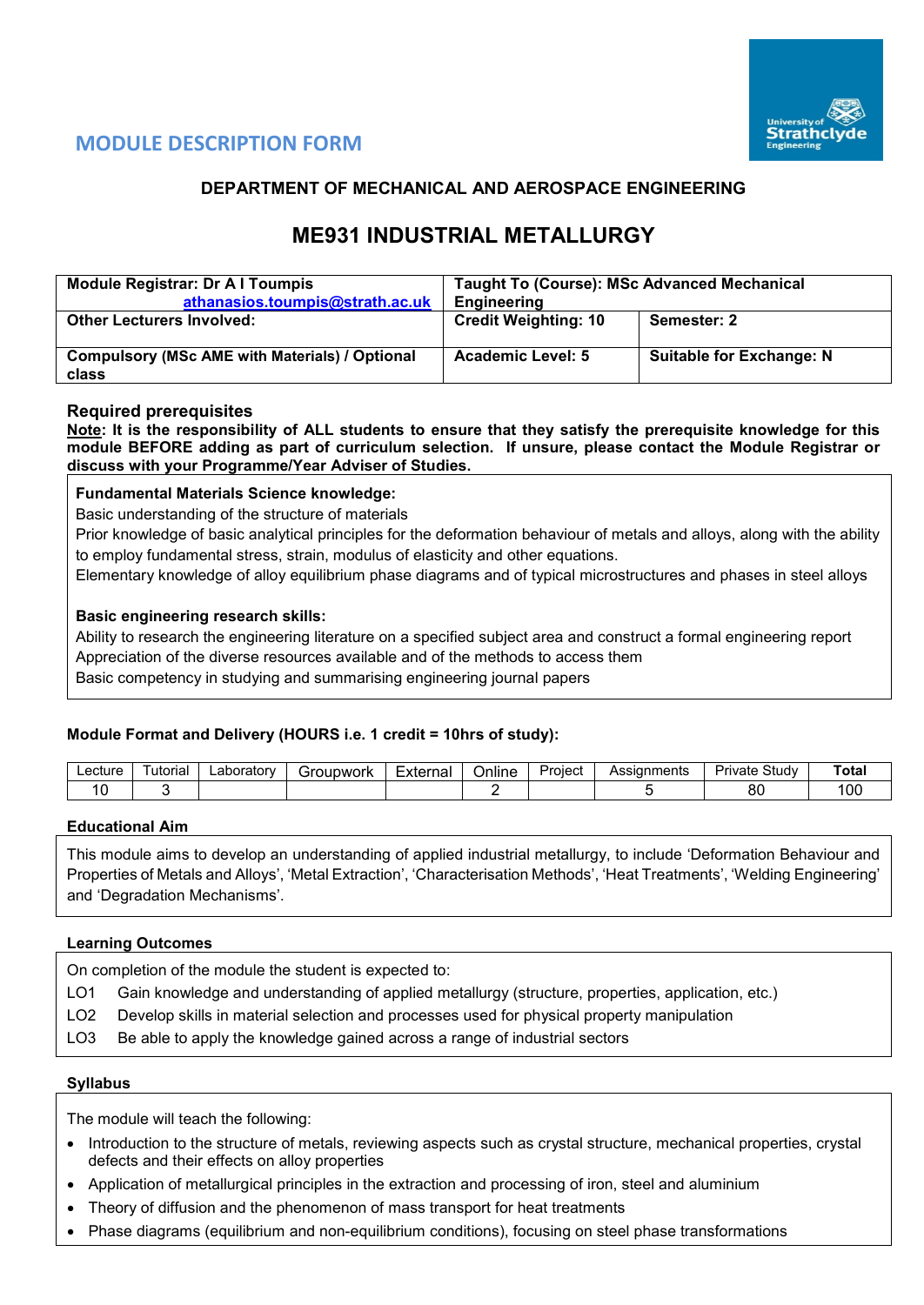- Heat treatments, primarily for steel alloys; hardening, softening and conditioning
- Welding engineering
- Corrosion theory and practice, scientific context, corrosion protection

## **Assessment of Learning Outcomes**

#### **Criteria**

For each of the Module Learning Outcomes, the following criteria will be used to make judgements on student learning:

#### **LO1 Gain knowledge and understanding of applied metallurgy**

C1 Exhibit knowledge of fundamental materials science over a range of common engineering alloys

C2 Demonstrate understanding of heat treatments, corrosion science and welding engineering

#### **LO2 Develop skills in material selection and processes used for physical property manipulation**

- C1 Demonstrate understanding and application of material selection principles
- C2 Evidence competence in applying advanced strategies for material and process selection

#### **LO3 Be able to apply the knowledge across a range of industry sectors**

- C1 Present understanding of diverse heat treatment processes within an industrial context
- C2 Exhibit knowledge of the degradation phenomena influencing a variety of engineering materials

The standards set for each criterion per Module Learning Outcome to achieve a pass grade are indicated on the assessment sheet for all assessment.

#### **Principles of Assessment and Feedback**

*(within Assessment and Feedback Policy at: <https://www.strath.ac.uk/professionalservices/staff/policies/academic/> )*

Formal, summative feedback will be provided by the return of examination marks to students after assessment. Note: exam scripts will not be returned to students and no individual or collective discussion of exam performance will be facilitated.

Informal feedback will be provided during the assignment presentations sessions and at regular tutorial sessions, primarily through verbal discussion with individuals or groups on tutorial exercises attempted in advance by students. Note: to receive this feedback, students should participate in these tutorials but attendance is not mandatory.

#### **Assessment Method(s) Including Percentage Breakdown and Duration of Exams** *(individual weightings)*

|        |          | <b>Examination</b> |                                   |        | <b>Coursework</b> |        | <b>Practical</b> | <b>Project</b> |           |  |
|--------|----------|--------------------|-----------------------------------|--------|-------------------|--------|------------------|----------------|-----------|--|
| Number | Month(s) | Duration           | Weiahtina                         | Number | Weiahtina         | Number | Weiahtina        | Number         | Weighting |  |
|        | Apr/May  | 2 hours            | 80%                               |        | 20%               |        |                  |                |           |  |
|        |          | *LO1               | LO <sub>2</sub> , LO <sub>3</sub> |        |                   |        |                  |                |           |  |

*\* L/Os: Indicate which Learning Outcomes (L01, L02, etc) are to be assessed by exam/coursework/practical/project as required.*

| Coursework breakdown: | Extended abstract             | 10% |
|-----------------------|-------------------------------|-----|
|                       | Presentation (approx. 20 min) | 10% |

**Coursework / Submission deadlines (***academic weeks***):** Presentation weeks will be set at the start of the semester, extended abstract is due one week prior to each group's presentation slot.

**Resit Assessment Procedures:** 2hr examination in August diet

#### **PLEASE NOTE:**

**Students must gain a summative mark of 50% to pass the module. Students who fail the module at the first attempt will be re-assessed during the August diet. This re-assessment will consist entirely of an exam. No marks from any previous attempts will be transferred to a new resit attempt.**

#### **Recommended Reading**

- **\*\*\*Purchase recommended \*\*Highly recommended reading \*For reference**
- \*\*\* Callister W.D. & Rethwisch D.G., Materials Science and Engineering: An Introduction, any edition, Wiley
- \*\* Any textbook on Applied Metallurgy; multiple options proposed in the module's reading list on Myplace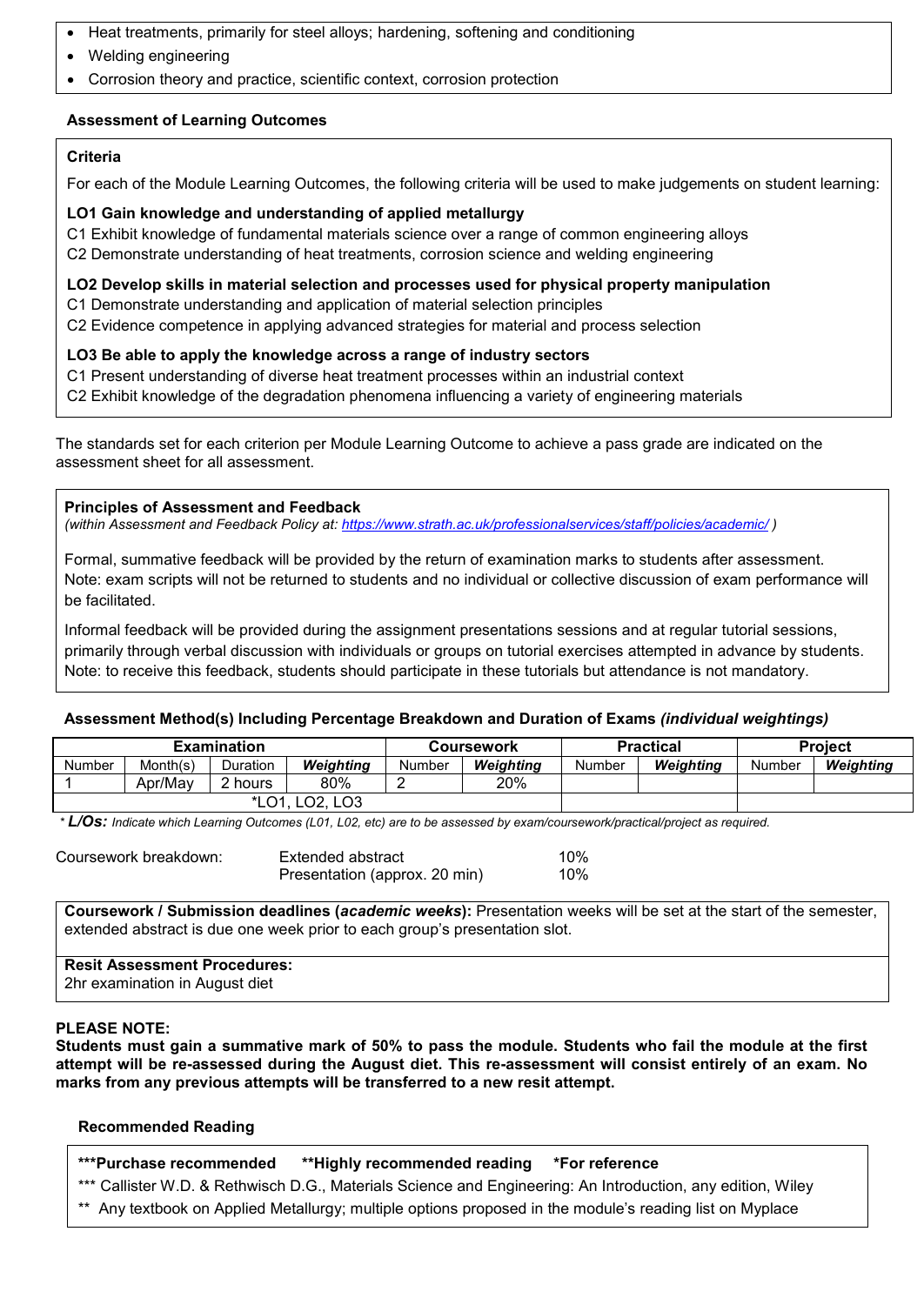## **Additional Student Feedback**

*(Please specify details of when additional feedback will be provided)*

| Date | $Im\epsilon$ | nnm<br>NC                                     |
|------|--------------|-----------------------------------------------|
|      |              | こheck<br>tor details<br>webpages<br>timetable |

Session: 2021/22

### **Approved:**

| <b>Course Director Signature: E Henderson</b> |  |
|-----------------------------------------------|--|
| Date of Last Modifications: 01/09/2021        |  |

(Updated July 2021-MAE)